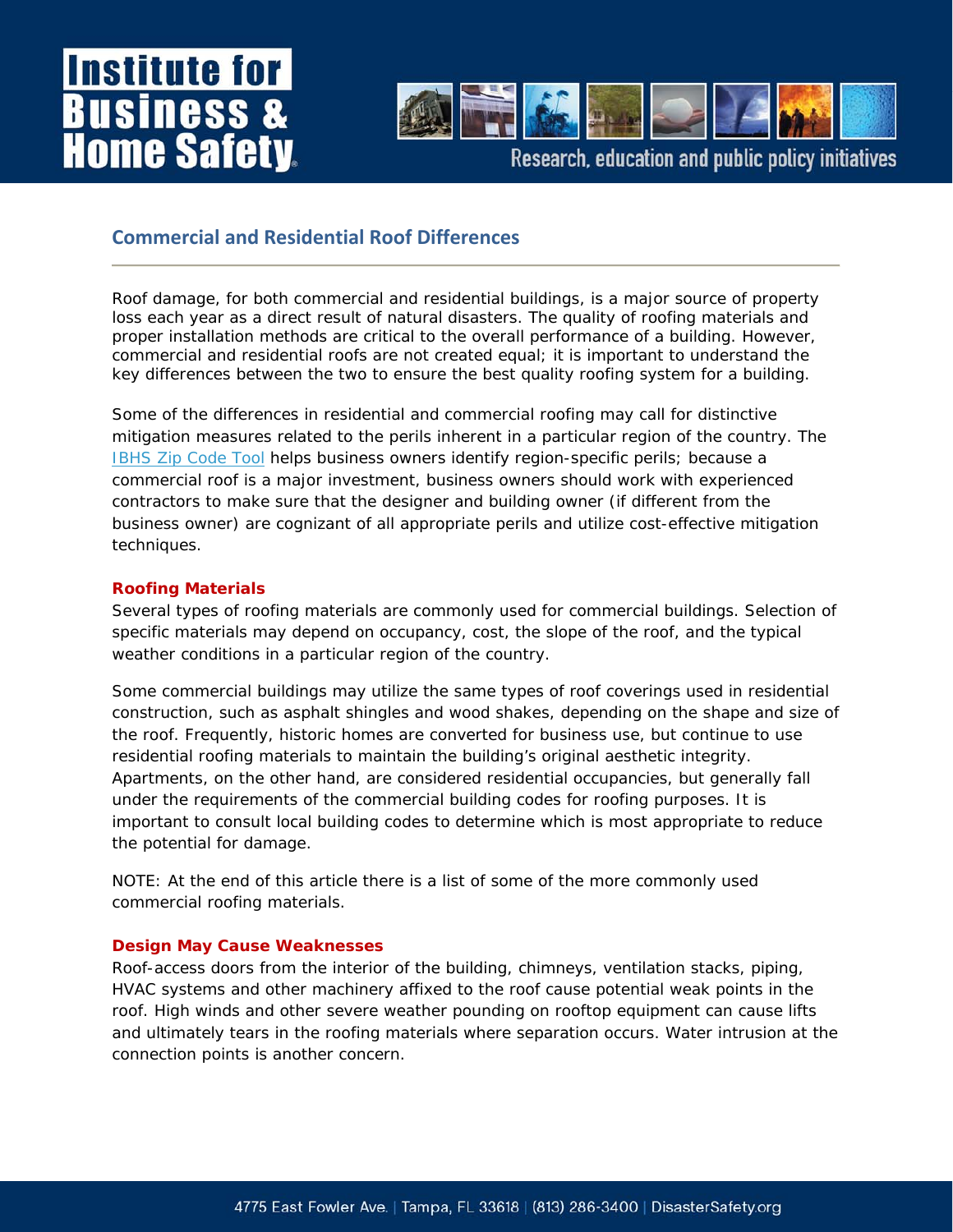## **Institute for Business & Home Safety**



Research, education and public policy initiatives

Commercial roofs are commonly flat or low slope (less than a 2" in 12" slope), and typically larger than residential roofs. Flat roofs frequently are unable to be repaired, and sometimes require replacement of a significant portion of the roof in order to maintain the integrity of the roofing materials and/or installation process. This emphasizes the importance of regular inspection and maintenance.

The added complexity of a commercial roof requires a more specialized design to deal with issues like the weight of snow, ice and equipment. Commercial roofs also generally require a specialized roofing contractor for installation, maintenance, and repair. Many smaller or residential-focused roofing companies may not have the experience, access to manpower, equipment or tools needed for commercial roofing projects.

#### **National, State and Local Building Codes**

Building codes provide the framework for use and installation of commercial roofing systems. These codes, along with adequate enforcement, play a vital role in public safety and loss prevention. Model codes developed by the International Code Council and other organizations specify the performance requirements of commercial roof coverings, which include wind resistance requirements, fastening requirements, test standards, fire classification, underlayment requirements, and many other criteria. The model codes are adopted by states or local jurisdictions, and may be amended for specific local climatic or geographic needs. However, substantive content addressing design, construction or performance standards within these codes should remain untouched to ensure that minimum safety and performance standards for roofs and other elements are met. When technical content in local codes deviates from the standard, it should be allowed only to strengthen, rather than relax, code provisions.

#### **More Research Needed**

As noted in last month's commercial roofing article, [Commercial Roofs – The Importance of](http://www.disastersafety.org/text.asp?id=comm_roofs)  [Roofs to Loss Reduction](http://www.disastersafety.org/text.asp?id=comm_roofs), there are many areas where more research needs to be completed regarding losses related to commercial roofing material design, materials and installation practices. For example, research needs to be conducted on edge materials, design and fastening requirements. Roofs, roofing materials, and installation practices are a top priority for the research agenda at the new IBHS Research Center, under construction in Chester County, South Carolina.

#### **Commercial Roofing Materials**

Below is a list of some of the more commonly used commercial roofing materials. While some are also used in residential properties (these are noted), single ply, modified bitumen, built-up roof (BUR) and Ethylene Propylene Diene Monomer (EPDM) are typically used only on commercial buildings.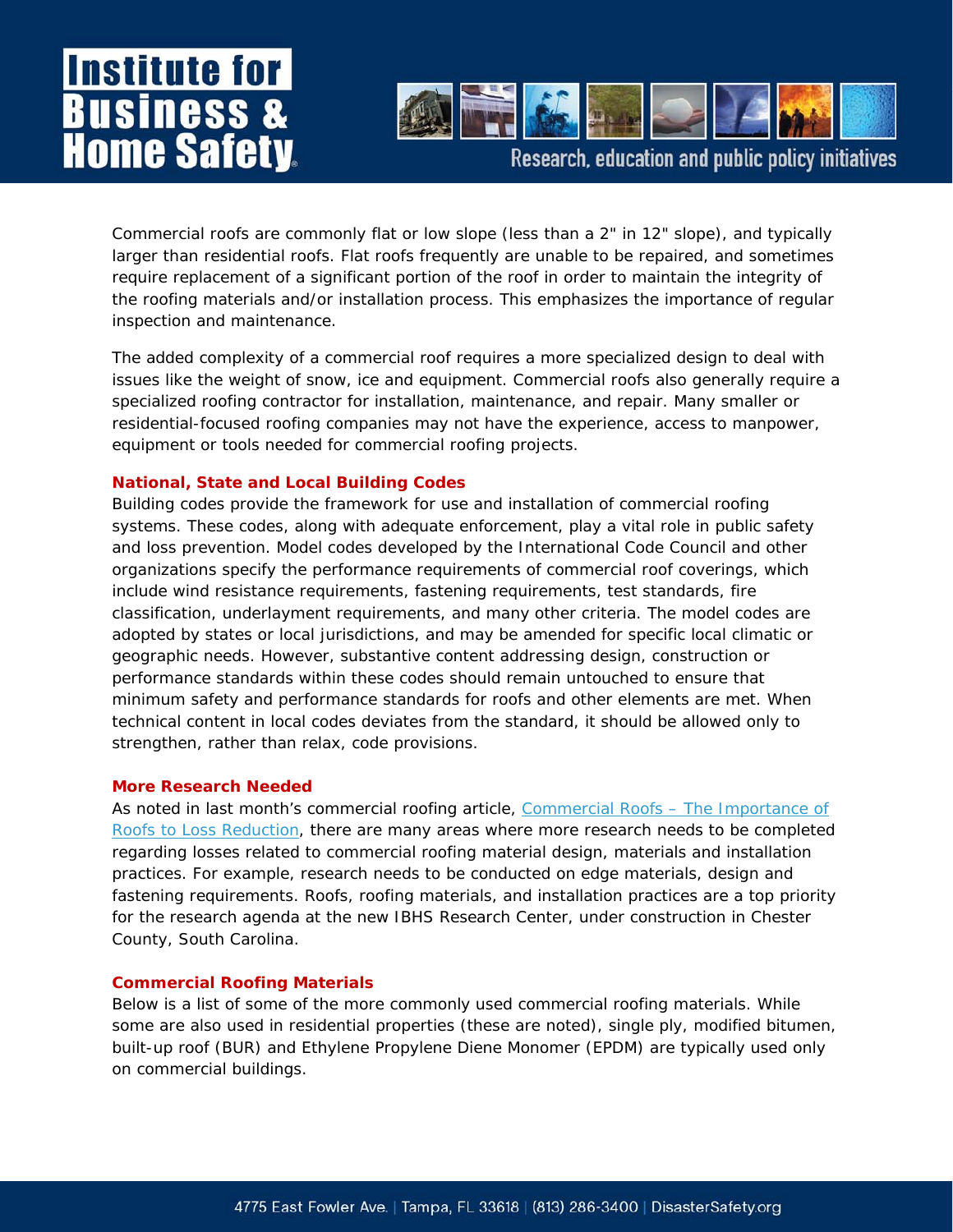## **Institute for** usiness ome Safet



Research, education and public policy initiatives

- **Asphalt Shingle**—This is the most common type of shingle used on residential and commercial buildings. Reinforced with organic material, wood fibers or fiber glass, asphalt shingles may last from 20 to 30 years. Laminated shingles come in a variety of colors and textures that give this shingle the appearance of more expensive shake or slate tiles. Laminated shingles can last between 25 and 50 years.
- **Built-Up Roof (BUR)**—Appropriately named, a built-up roof is created by layering multiple plies of roof felts laminated together with bitumen. The roof felts can consist of bitumen-saturated felt, coated felt, polyester felt, or other fabrics. A surface component is generally applied to protect the roof from the elements; this can be asphalt, aggregate (gravel or slag), emulsion or a granule-surfaced cap sheet.
- **Ethylene Propylene Diene Monomer (EPDM)**—One of the most common roofing materials for low-slope roofs, EPDM, is a rubber material created by ethylene and propylene. EPDM is inexpensive relative to other roofing materials, easy to install and comparatively cleaner to work with than BUR. When properly installed, EPDM should last between 12 and 25 years depending on factors such as environmental conditions, proper drainage, and foot traffic.
- **Metal Roofing**—Standing seam, steel, aluminum metal tie, and copper are some of the metal roofing materials used on commercial roofing projects. Usually, metal roofing lasts between 30 and 50 years, and copper may last up to 100 years. Most metal roofing is more reasonably priced than slate or tile roofing, with the exception of copper. Metal roofing can withstand extreme weather but may dent in hailstorms, although a new granulated coating is offered to prevent this outcome.
- **Modified Bitumen**—Recommended for roofs with a slope of not less than ¼" per horizontal foot to achieve positive drainage, modified bitumen is asphalt that has been modified to maintain plastic or rubber-like properties (depending on the modifier – most often atactic polypropylene (APP) or styrene-butadiene-styrene (SBS). Modified bitumen sheets can be laid on a smooth surface, mineral granules, aluminum, copper, or under certain installation techniques, gravel or slag aggregates. When layered with built-up roof materials, modified bitumen can increase roof performance on residential and commercial applications.
- **Single Ply Roofing** —The class of commercial roofing membranes commonly described as "single ply" consists of flexible sheets of compounded synthetic materials that are manufactured in a factory to strict quality control requirements. Ballast is used in some instances over the membrane for flat roofs. If the slope is greater than 2" in 12", this system may not be appropriate. An alternative is the fully adhered system, in which the membrane is attached to the substrate using a specified adhesive. Depending on the membrane, the adhesive may be solvent- or water-based, or asphalt. The finished surface of an adhered roof is smooth.
- **Slate Shingles**—Slate shingles are heavy and harder to install. Though they are easily breakable, they can add beauty to any home or commercial building. A slate roof can last from 45 to 70 years, and some say it will last over 100 years if installed properly. These colorful and rich shingles will add a high price to a structure, costing as much as 400 percent more than other materials.
- **Wood Shakes**—Most roof shakes are made of treated wood, such as cedar, which typically last up to 30 years. Installation for wood shingles is very expensive.